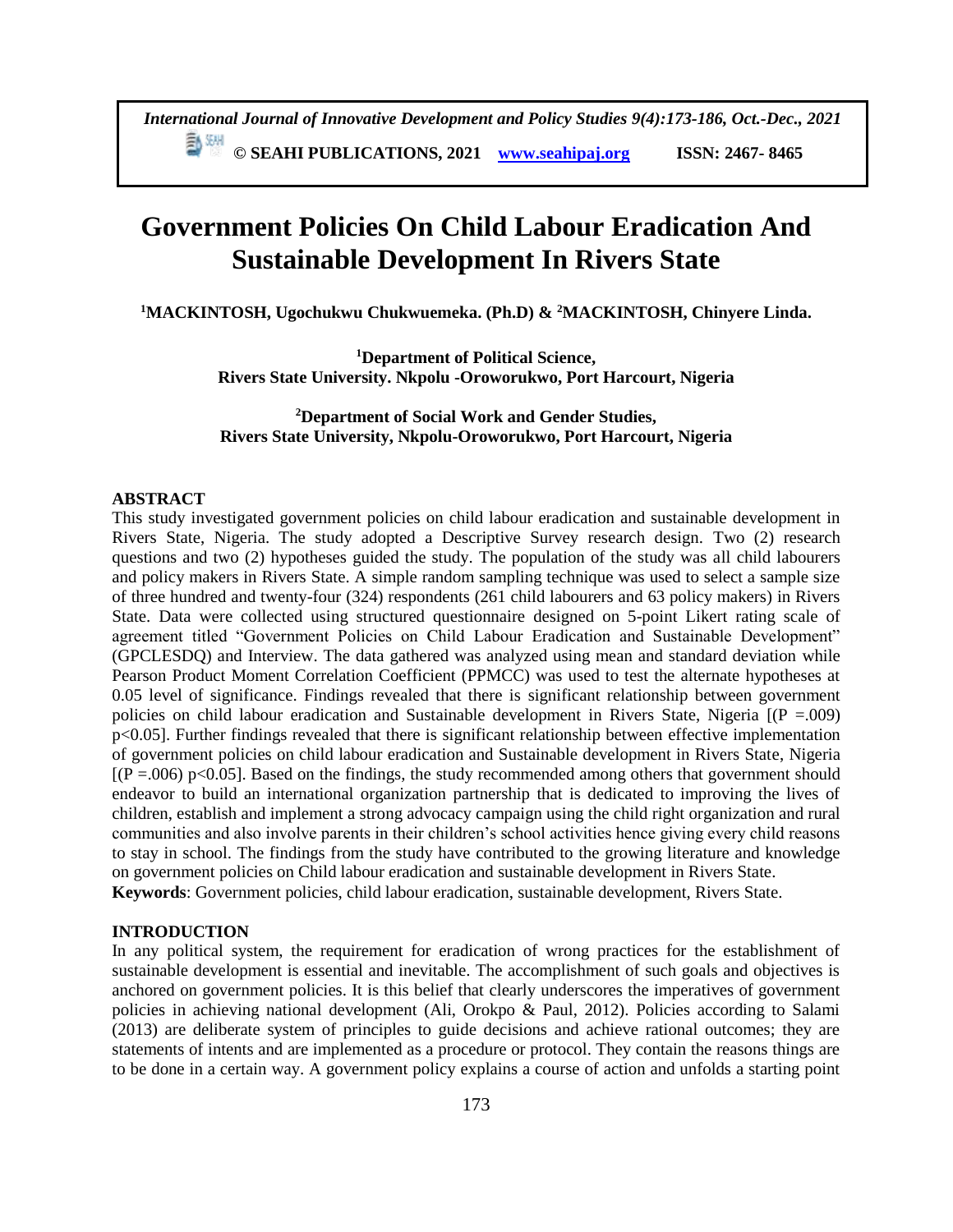for desired change. The Federal Government of Nigeria has adopted several policies and social programmes which aim at improving education, health, population, social development, and child welfare which if enforced would help to reduce child labour. For instance, the section 34 (C) of the 1999 Constitution of the Federal Republic of Nigeria stipulates that "Every individual is entitled to respect for the dignity of his person and no person shall be required to perform forced or compulsory labour."

The child is an individual who deserves the right to respect for the dignity of his person. Sad to say, the dignity of person in the child has been trampled upon through years of crass exploitation in the form of child labour. No doubt child labour is a crime against children because it deprives them access to education, and they are exploited, underpaid, exposed to hazardous work conditions; it is also against Article 32 of the Convention on the Rights of the Child which documents that "State Parties shall take legislative, administrative, social and educational measures to ensure State Parties recognize the right of the child to be protected from economic exploitation and from performing any work that is likely to be hazardous or to interfere with the child's education, or to be harmful to the child's health or physical, mental, spiritual, moral or social development". The United Nations Convention on the Rights of the child is reputably a document of social safeguard for children anywhere they may be in the world. It spells out the cultural, social, political, civil and economic rights of children and the responsibility of State parties to enforce them (Healthy, 2012). The UN Convention on the Rights of the Child stressed the criminal element in child labor by illustrating the worst forms of child labor (Convention No.182) and the minimum age requirement (Convention No.138) to provide the essential legal limits to settle in totality on issues pertaining to child labor (International Labour Organization, 2012).

Nigeria, reputedly a rich nation in oil and other natural resources, is still grappling with the internationally condemned problem of child labour. On the basis of favourable statistics, there is no doubt that Nigeria today is one of the less developed nations in the universe despite the fact that successive governments in Nigeria since 1960 when the country enthroned self-government, have put in place various policies to achieve the eradication of the issues surrounding child labour. In Nigeria, advancing policy prescriptions and laws towards child labour eradication as well as other issues that touch on development, presents no difficulties. Rather, it is the effective implementation of such policies in order to achieve the set out objectives that is problematic and no doubt, the effectiveness of any country in implementing policies, be it political, socio-economic, and educational or health related, will to a large extent improve the wellbeing of its citizens and consequently facilitate the overall development of that nation. However, ILO (2012) observes that some of the legislation and policies in Nigeria have vitiated, and are not being imposed. Concerning this, authorities in the area of public policy have attributed the poor implementation of most public policies in Nigeria to a host of factors. These factors include a lack of technical expertise on issues of public policy, regulatory changes, and a lack of involvement of principal stakeholders (Makinde, 2005).

Notwithstanding, Nigeria adopted the United Nations Convention on the Rights of the Child in 1991 and the African Charter on the Rights and Welfare of the Child in 2001 (Doftori 2004). The Federal Government in 2003 enacted a "Child Right Act" which was designed to regulate, streamline and monitor the inalienable rights and privileges accruable to the child from parents, community-based social obligations and government social responsibilities (Rights of the Child in Nigeria, 2003). The Child Rights Act (2003, Sec.11) identified certain inalienable rights to the dignity of a child which stipulates that:

a child shall not be exposed to any form of physical, emotional, or mental injury; exploitation, or mistreatment, including sexual abuse; nor be endangered to suffering, degrading, or inhumane treatment or punishment; suffer any form of attacks upon his or her honor or reputation nor be held in servitude or slavery while the child is under the parental care or legal guardian, including school authority, or any other person or authority having the care of the child.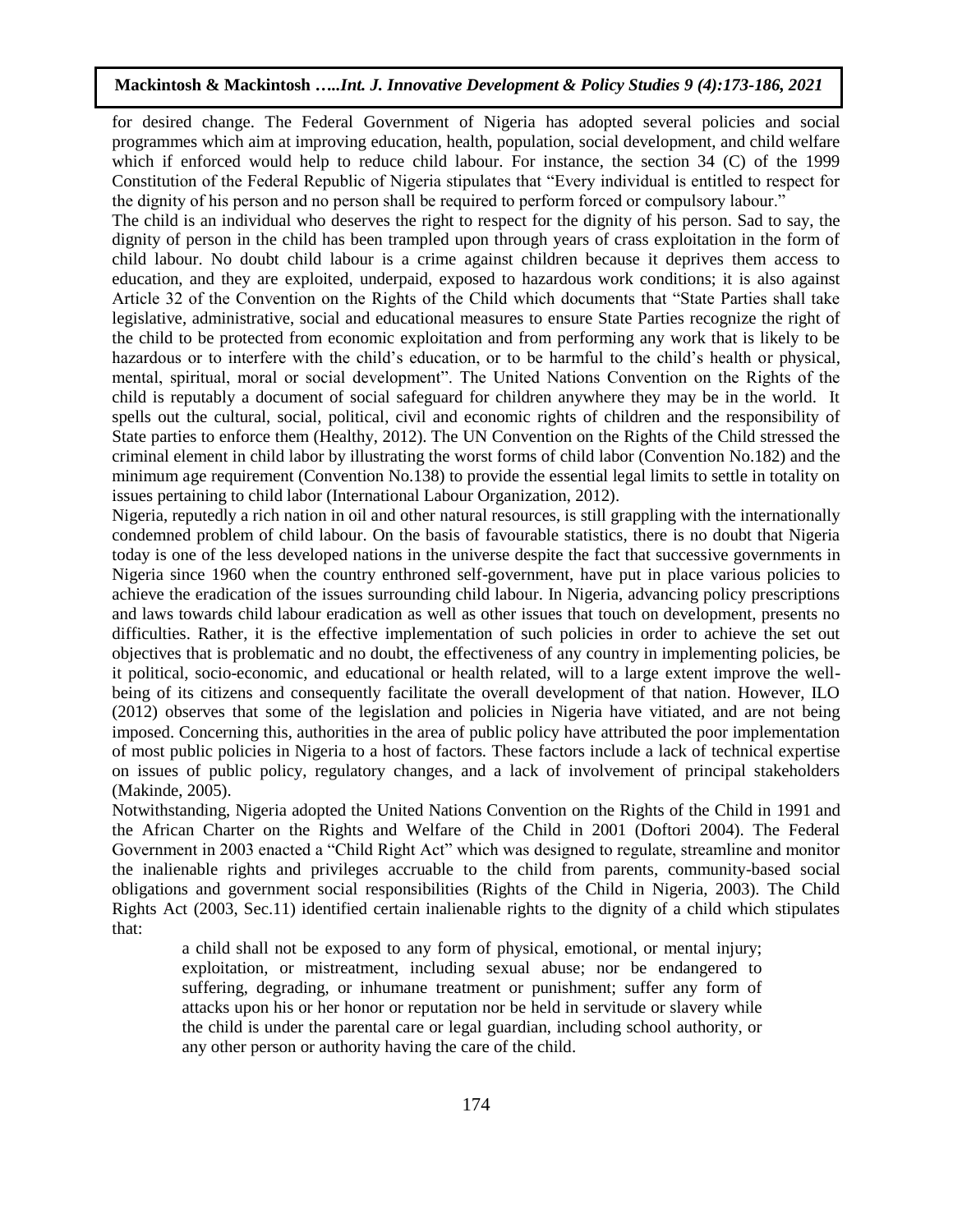In addition to the Child Right Act of 2003, Nigeria in same year, also ratified ILO Convention No. 138, the Minimum Age Convention and Convention No. 182 that calls for the prohibition and elimination of the Worst Forms of Child Labour which besides the involvement of children in slavery, prostitution, pornography and drug trafficking also includes work that is likely to endanger or imperil the health, safety, morals and education of young persons. These two conventions represent a statement of standard in the fight against child labour. They were introduced as the tools to fracture the backbone of child labour practices in most countries of the world. These conventions have been domesticated and have laid to rest the argument that children have no clearly definable rights in Nigeria (ILO, 2012). For purpose of clarity, an ILO Convention is an international agreement on an important labour-related issue that has been reached by governments, workers and employers meeting at the annual International Labour Conference of the ILO. After the adoption of a Convention at the Conference, each country is then asked to ratify the Convention through its legislature (parliament, congress, etc.). This process may involve the inclusion of provisions specific to the circumstances of the country. Once ratified, the country is bound to carry out the provisions of the Convention (as ratified). The ILO reviews the implementation of Conventions and holds countries accountable.

Child Labour is an age-long practice in the history of mankind. It has existed in various forms in various parts of the world since ancient times. In more recent history, child labour emerged as an issue during the industrial revolution when children were forced to work in dangerous conditions for well up to 12 hours in a day. Until 1990, child labour policy was made subservient by abolitionist methods influenced by the International Labour Organization's Minimum Age Convention (Convention 138), which stated that the minimum age for working children should not be less than 15 years of age or of completion of mandatory schooling. Acceptance of Convention 138 led to the removal of children from working situations in many nations. This caused sudden economic difficulty in many cases. The Convention also disparaged from efforts to restructure the working conditions of a child. Hence, it was criticized for promoting a Western view of childhood, subjugated by education and play, and for ignoring evidence that many families are dependent on children's earnings, and that schools may be unreachable, and too expensive. This led to calls for policy which prioritized children's overall health and wellbeing (Victor, 2018).

Array of factors have been identified to either pull or push children into child labour. Previous studies on child labour had established how family size, poverty, rural changes, corruption, ineffective laws and the lack of will to enforce them influence and perpetrate child labor. Child labour and its attendant poverty appear to be aggravated by the recent explosive phenomenon of orphan-hood associated with war, famine and the spread of HIV/AIDS. Many children also work due to the fact that the benefits of working are perceived to be greater than those of attending school. Other reasons that have been given by scholars for children's involvement in labour include exploitation by parents/guardians, children's own choice because of ignorance or love for money at their tender age, economic condition of parents, desire to help their parents/culture that belief children are to help their parents, high rate of unemployment, rapid population growth, and a host of other related factors (Ijere, 2015).These studies have also suggested how these have severe implications on children's access to basic education with associated effects on the overall child sustainable development (Olatunji & Ajayi, 2016).

The world community have averred that the persistence of child labour in the world today is unpleasant and therefore unacceptable and has raised a concern to uphold the protection of children from violence everywhere and at all times which is their fundamental rights (ILO, 2016). To this end, the international community renewed its commitment to eliminate all forms of child labour by 2025 which they have expressed in the Sustainable Development Goals. By this target, the international community has actually acknowledged that a world without violence against children reflects respect for life and human dignity, equal rights, social justice and cultural diversity. World Bank (2016) asserts that child labour is a core development and human right issue which hinders the achievement of many other development goals; and suggests that ending violence on children is an imperative for sustainable development. Children are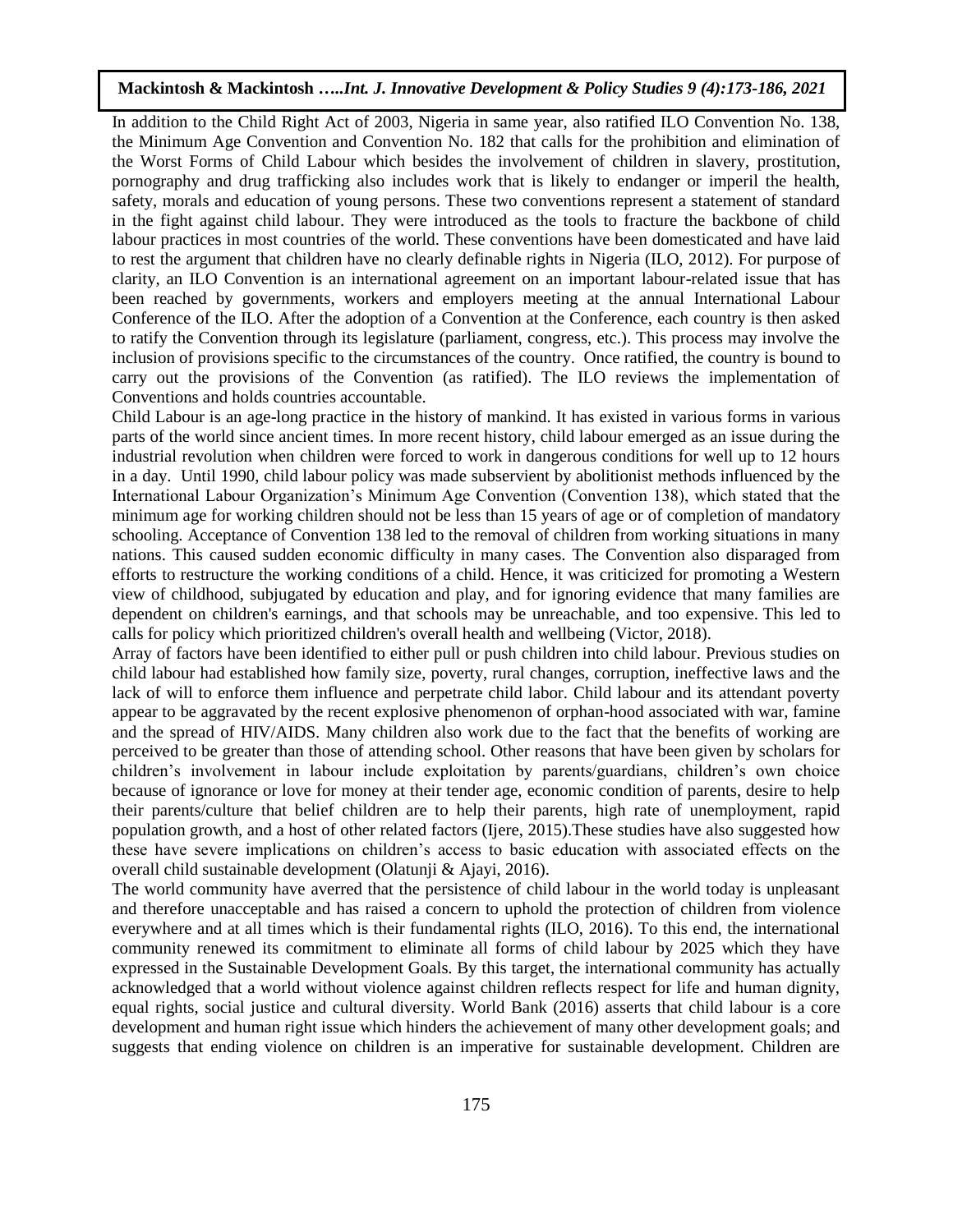particularly to be protected against exposure to tasks that may translate to unlawful labour. For Jide (2008), no work should be so labourious to the point of imposing an obligation on the child.

To a very large extent, lack of interest in the elimination of child labour undermines the achievement of sustainable development in Nigeria considering that there is a linkage between government policies and a number of child labour practices enhancing factors such as poverty, health and education. Doftori (2004) maintain that child labour can be effectively addressed through consistent implementation of government policies which drives at education. Fortunately enough, the Nigerian government makes basic education free and compulsory for all children but many children do not attend school. UNICEF (2017) observes that about fifteen million children in Nigeria, both boys and girls, are estimated to be working. The dropout rates for primary school are also high for both boys and girls because of several factors including child labour at the top of the list (Awosusi & Adebo, 2012). This situation demands that concerted and deliberate actions be taken in pursuing the achievement of zero practice of child labour.

Interestingly, everywhere else in the world where child labour has been successfully combated, government played a leading role through policies initiative and implementation of innovative programmes designed to discourage and curb child labour practices (Brown, Deardoff and Stern, 2001). Nigeria was one of the very first African countries where UNICEF established a programme of cooperation. Today, UNICEF is still working in partnership with many stakeholders, including government, civil society, children and families, to achieve national and international goals in the fulfillment of children's rights.

Apart from UNICEF/ILO countrywide studies, little empirical research attempts have been carried out to evaluate the actual performance and impact of government policies and programmes on child labour eradication in Nigeria, thus suggesting the need for further research. Moreover, though these policies on child labour may be known in Rivers State because several studies have addressed child labour from different perspectives such as its relationships with education; school enrolment and attendance as a means to stem the flow of children into labour, while others have addressed the causes and consequences on the child and the society as a whole, but the effectiveness of these government policies on child labour eradication for sustainable development in Rivers State has not been empirically examined and documented. This dearth of research has created the need for this study on government policies on the eradication of child labour for sustainable development in Rivers State. It is against this backdrop that this study is set to evaluate some government policies and programmes aimed at child labour eradication.

# **Statement of Problem**

Child labour is a crime against the child and a problem against any society. Although it is a global phenomenon, it is morally and ethically unacceptable, and as well, an infringement of the basic rights of children: it impairs their physical and mental development and rubs the society of her future leaders and labour force because child labour prevents children from attending school or cause them to drop out from basic education. This view has been given several academic backing like Ajayi (2016) who opines that child labour is destructive to children's intellectual and physical development and therefore hampers human capital development. The implication is that missing out on education makes it impossible to break the cycle of poverty and exploitation which prevent children from having a better life and a safer future.

The global community has averred and is committed to end child labour by 2025. Fortunately, so many programmes and policies have been put in place to address the problem of child labour in our country including an impressive policy framework for child labour, and there is a growing awareness of the menace of child labour. Arguably, effective and efficient implementations of result-oriented policies have the potentials to drastically reduce to the barest minimum, if not totally eliminate child labour in Nigeria. But neither the constitutional guarantees nor the Policies have translated into action or mobilized political will to make the necessary changes in the lives of the children. Nigeria has only paid lip service to the implementation of the various policies. Perhaps, that can explain why child labour in Nigeria is still significantly large enough to warrant serious concerns because ensuring the effective monitoring and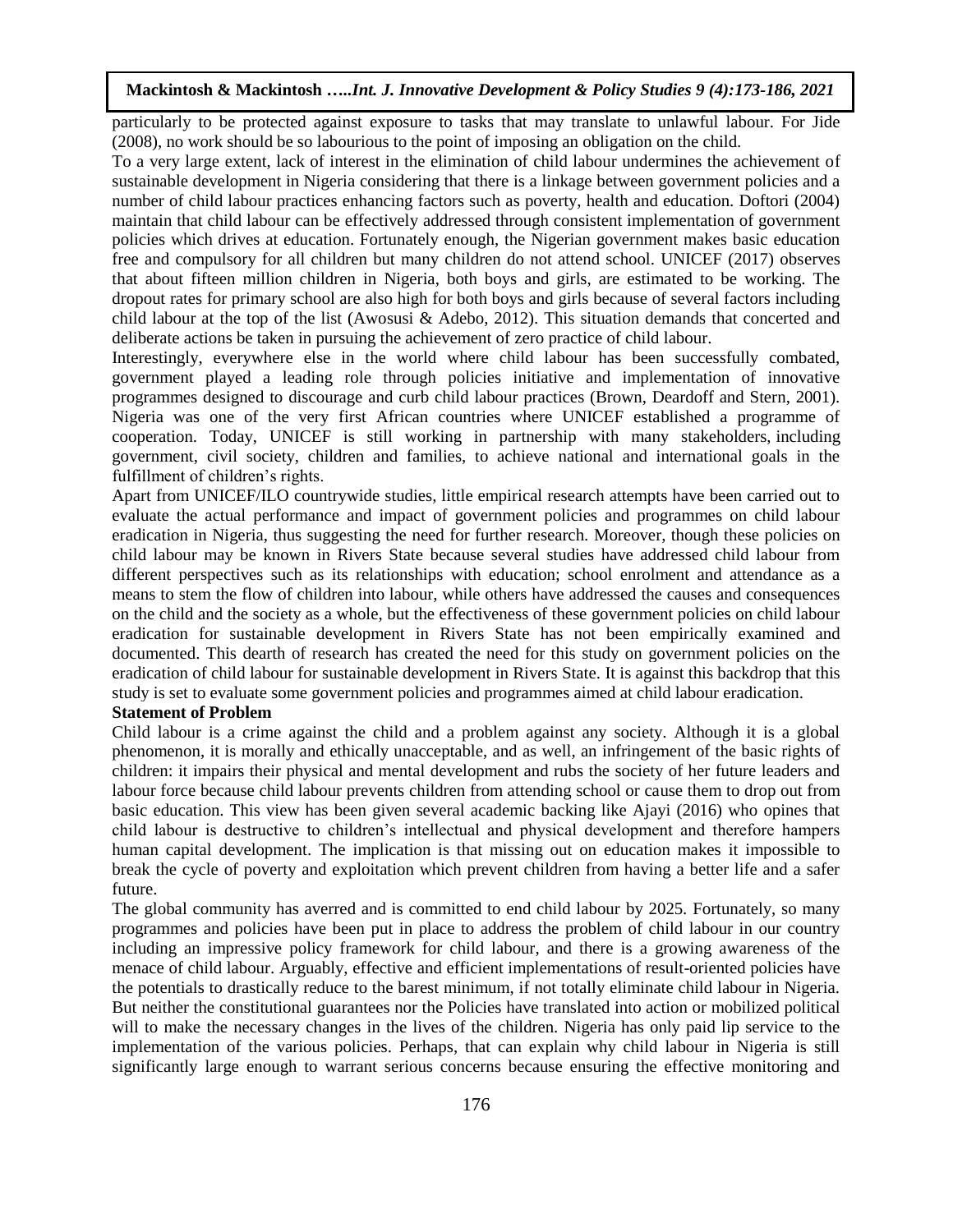enforcement of child labour laws in Nigeria have remained a challenge. Labour inspection system remains generally weak owing to both capacity and resource constraints. Moreover, even where inspection systems are in place, they rarely reach work places in the informal economy where most child labour is found. Therefore, without much contradiction, one can say that the formulation of policies will not result in the eradication of child labour unless there is a special focus on the rights and needs of children as an integral part of such effort. Further, although these government policies on child labour are well known in Nigeria, the realities concerning the status of children in Rivers State does not seem to respond positively to the existing policies on child labour. Moreover, their effectiveness on child labour eradication for sustainable development in Rivers State has not been empirically examined and documented. This dearth of research has created the need for this study on government policies on the eradication of child labour and sustainable development in Rivers State.

# **Aim and Objectives of the Study**

The main aim and objective of the study was to investigate government policies on child labour eradication and their impact on sustainable development in Nigeria. Specifically, the study sought to:

- 1. ascertain the effectiveness of government policies on eradicating child labour for sustainable development in Rivers State, Nigeria.
- 2. examine the challenges of child labour eradication for sustainable development in Rivers State, Nigeria.

# **Research Questions**

Based on the objectives of the study, the following questions were formulated to guide the study:

- 1. How effective are the government policies in eradicating child labour for sustainable development in Rivers State, Nigeria?
- 2. What are the challenges of child labour eradication for sustainable development in Rivers State, Nigeria?

# **Research Hypotheses**

The following alternate hypotheses were formulated and tested at 0.05 level of significance.

- **Ho1:** There is significant relationship between government policies on child labour eradication and Sustainable development in Rivers State, Nigeria.
- **Ho2:** There is significant relationship between effective implementation of government policies on child labour eradication and Sustainable development in Rivers State, Nigeria.

#### **Conceptual Review**

### **Government Policies**

Policies are the cutting edge of national development, as well as the basic building blocks of sustainable development. Arguably, no nation can ever attain any level of development without putting in place some policies to galvanize the desired development. Tolling this line of thought, Salami (2004), assert that government policies are coordinated series of actions resulting from decisions of political actors for the purpose of achieving national development and a sustainable one for that matter because government policies stand as gateway to national development. It is in realization of the importance of government policies and programmes to child labour that various governments in Nigeria since independence has come with policies in other to bring development to the country.

Arguably, the level of development of any nation is tied to the workability of her policies in that there is a close relationship between national development and government policies (Egonmwan, 2001). Studies have indicated that formulation of policies in Nigeria is not a problem, but the problem has always been in its implementation. However, in response to the growing incidence and concerns for child labour in Nigeria as a phenomenon that deters national and sustainable development, the Federal Ministry of Labour and Employment developed a regulatory framework for the elimination of the worst forms of child labour. The framework includes the following documents: the National Policy on Child Labour, the National Action plan on child labour and Hazardous list of child labour in Nigeria.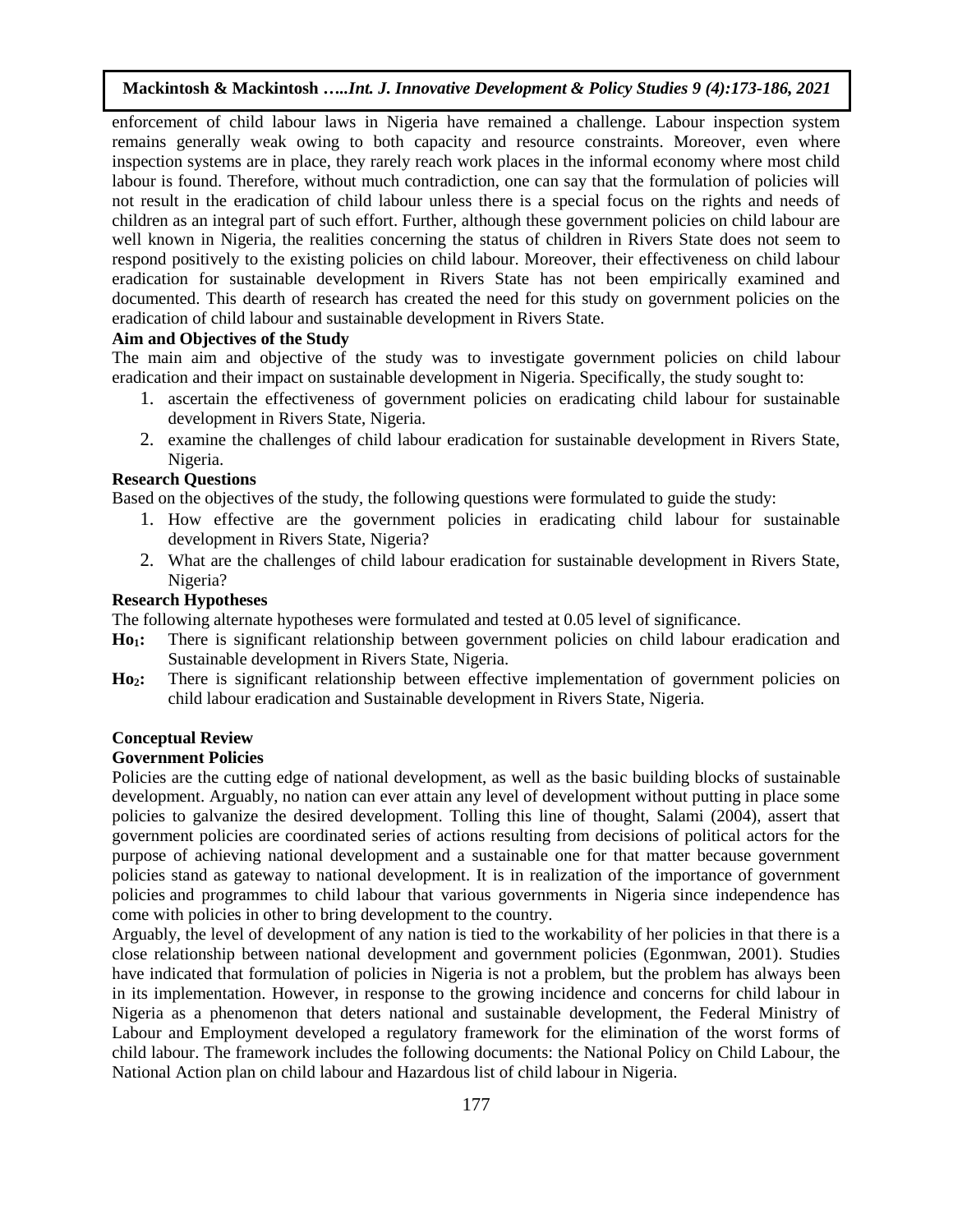#### **Sustainable Development**

Development is needed to enhance the quality of the lives of citizens in a country. Specifically, sustainable development requires meeting the pressing needs of all people and extending opportunity to satisfy their aspirations for a better life. It ensures a developed world with secured and healthy environment for all; human beings, animals and plants alike (Ndubuisi-Okolo, Anekwe & Attah, 2016). Adebayo (2010) argues that sustainable development is the efforts of government (federal, state, or local) to improve the environment and the living conditions of the people in such a way as not to negatively affect generations to come. Similarly, Mohammed (2013) sees sustainable development as "the ability to preserve the existing resources of the state for collective use of citizens +while conscious efforts are made to conserve the resources for the future generations. Michael (2016) also defines sustainable development as 'the utilization of resources to meet the economic, social and environmental needs of humans, such that the interest of the present and future generation is reserved.

# **Child Labour**

A satisfactory discussion on an important issue as child labour should compulsorily begin with an effort to capture the very meaning of the concept. Unfortunately, the concept of child labour does not align itself to an easy definition because the person considered to be a child in one context may not be in another. Okafor (2010), observe that most individual researchers and various countries alike try to address the definition of child labour within the context of their institutions and experiences in general. This fact explains the reason for the apparent nuances and dearth of a homogenous definition of the concept. On this note, different attempts have been made to define child labour which also necessitates first to have an understanding of the meaning of a child.

### **Theoretical Review**

### **Rational Choice theory by George Homas (1961)**

Rational choice theory was pioneered by the sociologist George Homas in 1961. According to Blume (2008), this theory was designed for understanding social and economic behaviour. The theory stipulates that behaviour in society reflects the sum of the choices made by individuals. According to the theory, individuals make their choices based on their own preferences and the problems they face and therefore choose the action they most prefer where such actions can be evaluated in terms of costs and benefits. The theory believes that a rational individual will choose action that provides the maximum benefit when compared to the cost incurred in taking such action.

As a platform to explaining this study, it can be assumed that children go into child labour due to the limited resources and overflowing demand experienced by parents in meeting their financial obligations in the family as a result of the disturbing economic situations in the country, the choice of child labour in the family becomes necessary to augment family income. Ekpenyong and Sibiri (2011) posited that parents and guardians make the choice of engaging their children in child labour to augment the family income because of the constraint experienced in meeting family needs.

### **Review of Empirical Studies**

Oluyemi *et al.,* (2016) investigated child labour activities in a changing world. The study explores child labour activities in a metropolis in Nigeria. The aim of this study was to unravel the factors responsible for the increase in incidences of child labour in the study population. Findings from the study revealed that, poverty as a result of low income in many families is a strong determinant of child labour among the participants. Other factors such as the need for children to exchange child labour activities for education and personal development, the need to live a better life, the need to earn a living and the need to fend for themselves were also revealed in the study as determinants to child labour in the metropolis. The study recommends that government should impose stiffer punishments for offenders of child labour offences to serve as deterrents for parents and wards who engage their children in labour activities.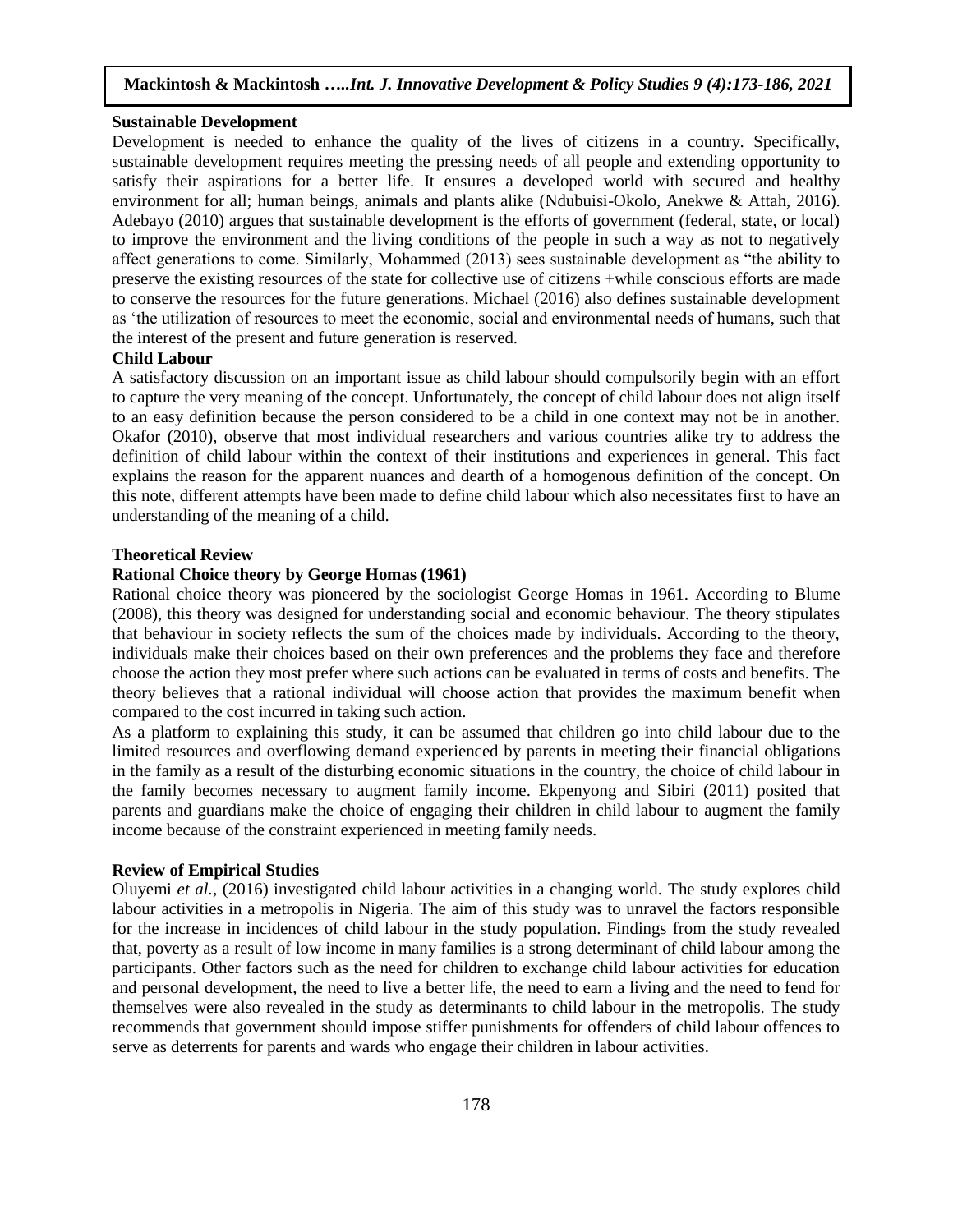Janet (2017) examined the challenge of child labour confronting children in Nigeria and the impacts on sustainable development. It seeks to investigate the causes and cases of child labour confronting children in Nigeria. The study found out that parents, government and society as responsible factors for the challenge. Other factor responsible for child labour are poverty, broken homes, unemployment, bad governance, and culture are noted as causes of child labour in Nigeria. The study further argues that the attendant of educational and socio-economic effects of child labour in Nigeria include dropping out of school, truancy, cheating in examinations, half-baked school products, rape, abortion, broken homes, health hazards, population growth, increase unemployment and underdevelopment. The study then recommends provision of job, strong security base and penalty for offenders to address the challenge of child labour in Nigeria.

Samuel (2016) carried out a study to evaluate the level of preparedness of the education sector to implement the Nigerian policy on child labor, which was adopted on September 11, 2013, by the federal executive council of Nigeria. The findings revealed that schools were evenly dispersed within the study area. However, the state of infrastructure in the schools, particularly in the rural communities, was in a condition of neglect with a high teacher pupil ratio. There was a low incidence of child labor but a weak government enforcement strategy, particularly in the interior/riverine areas of the research population. The study recommended genuine efforts to combat the issue of child labor through addressing high incidence of poverty among the citizenry. The study also recommended funding in education sector for proper preparation of the free education for all children.

Ojo (2013) investigated the determinant factors and the effects of child street hawking in Lagos State, Nigeria. The study revealed that the level of awareness of the dangers inherent in child hawking among the affected children was low. The investigation of the study showed that parents' levels of education, parents' occupations and the sizes of the family were significantly related to the problem of child hawkers in the study area.

#### **METHODOLOGY**

The study adopted a descriptive survey research design and was carried out in Rivers State. The population of this study was made-up of the thirty-two (32) Lawmakers representing the twenty-three (23) Local Government Areas of Rivers State in the Rivers State House of Assembly, 44 senior civil servants (Grade level 11-Above) of the Rivers State Ministry of Women Affairs, 22 senior Officials of the National Orientation Agency Rivers State, and 29 senior Officials of the Anti-trafficking Agency in Rivers State. The sample size for this study was 380 respondents (261 child labourers, 23 parents and 96 policy makers) in Rivers State. The study employed the multi-stage sampling technique. The first stage of the sampling process of this study was the systematic stratification of Rivers State based on senatorial districts. In the second stage of the sampling process of this study, a simple random sampling technique was also adopted in selecting the Local Government Areas from each of the sampled senatorial districts for the study. In the third stage of the sampling process of this study, the researcher employed accidental sampling technique. Child laborers from each of the randomly sampled Local Government Areas were incidentally met and interviewed, also parents of children in the remote Local Government Areas were as well interviewed on the reasons why they permit their children to go to the city and work for people whom they do not know. The instrument for data collection was a self-constructed questionnaire titled "Government Policies on Child Labour Eradication and Sustainable Development Questionnaire" (GPCLESDQ). The instrument (GPCLESDQ) was divided into different sections based on the purpose of the study and the group to respond to it. It was distributed to policy makers (officials of Rivers State Ministry of Women Affairs, Officials of National Orientation Agency, Officials of Anti-trafficking Agency and Members of Rivers State House of Assembly) and child labourers who were the respondents for the study. The instrument was designed in a 5-point Likert rating scale of Strongly Agree (SA=5), Agree (A=4), Undecided (UN=3), Disagree ( $D = 2$ ) and Strongly Disagree (SD=1). The data gathered based on the instruments of the research questions were analyzed using mean and standard deviation for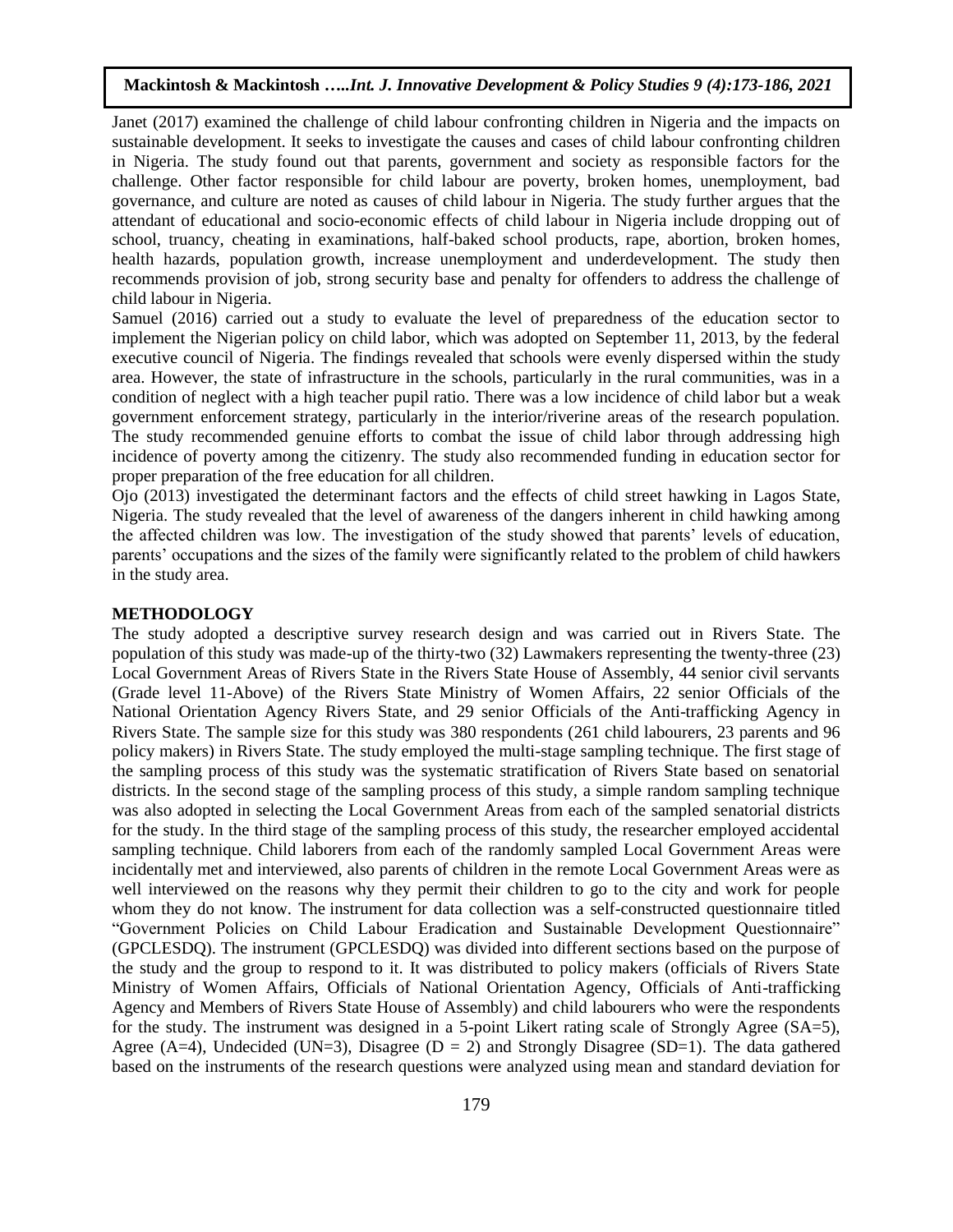the two (2) research questions, while Pearson Product Moment Correlation Coefficient (PPMCC) was used to test the null hypothesis posed for the study.

#### **RESULTS AND DISCUSSION OF FINDINGS**

### **Analysis of Data and Results**

The demographic characteristics of child labourers in Rivers State, Nigeria **Table 1: Socio-Demographic Data of Child Labourers**

| S/N | <b>Variables</b>          | Child Labourers (n=261) |
|-----|---------------------------|-------------------------|
|     |                           | Frequency $(\% )$       |
| 1.  | <b>Educational Status</b> |                         |
|     | No education              | 51(19.5)                |
|     | Nursery                   | 48 (18.4)               |
|     | Primary                   | 79 (30.4)               |
|     | Basic secondary           | 44 (16.8)               |
|     | Senior secondary          | 39(14.9)                |
| 2.  | <b>Gender</b>             |                         |
|     | Male                      | 115(44.06)              |
|     | Female                    | 146(55.94)              |
| 3.  | <b>Religion</b>           |                         |
|     | Christianity              | 198 (75.86)             |
|     | Muslim                    | 63(24.14)               |
|     | Others                    |                         |
| 4.  | <b>Average Age Range</b>  |                         |
|     | $5-10$ yrs                | 41 (15.70)              |
|     | $11-15$ yrs               | 162 (62.08)             |
|     | $16-20$ yrs               | 58 (22.22)              |

### *Field Survey 2020*

Table 1 revealed the educational background of child labourers. The table showed that 19.5 percent of child labourers have no form of education, 18.4 percent had only attained nursery level, 30.4 percent completed primary school certificate, and 16.8 percent had obtained junior WAEC while 14.9 percent had obtained their senior secondary school certificate. The table also revealed that 44.06 percent of the child labourers were male while 55.94 were female. Also on Table 4.1, it was revealed that 75.86 percent are Christians while just 24.14 percent of the child labourers are Muslims. Finally, the table revealed that 15.70 percent of the children engaged in child labour were between the ages of 5-10 years, 62.08 percent were between ages 11-15 years while 22.22 percent were between the ages of 16-20 years.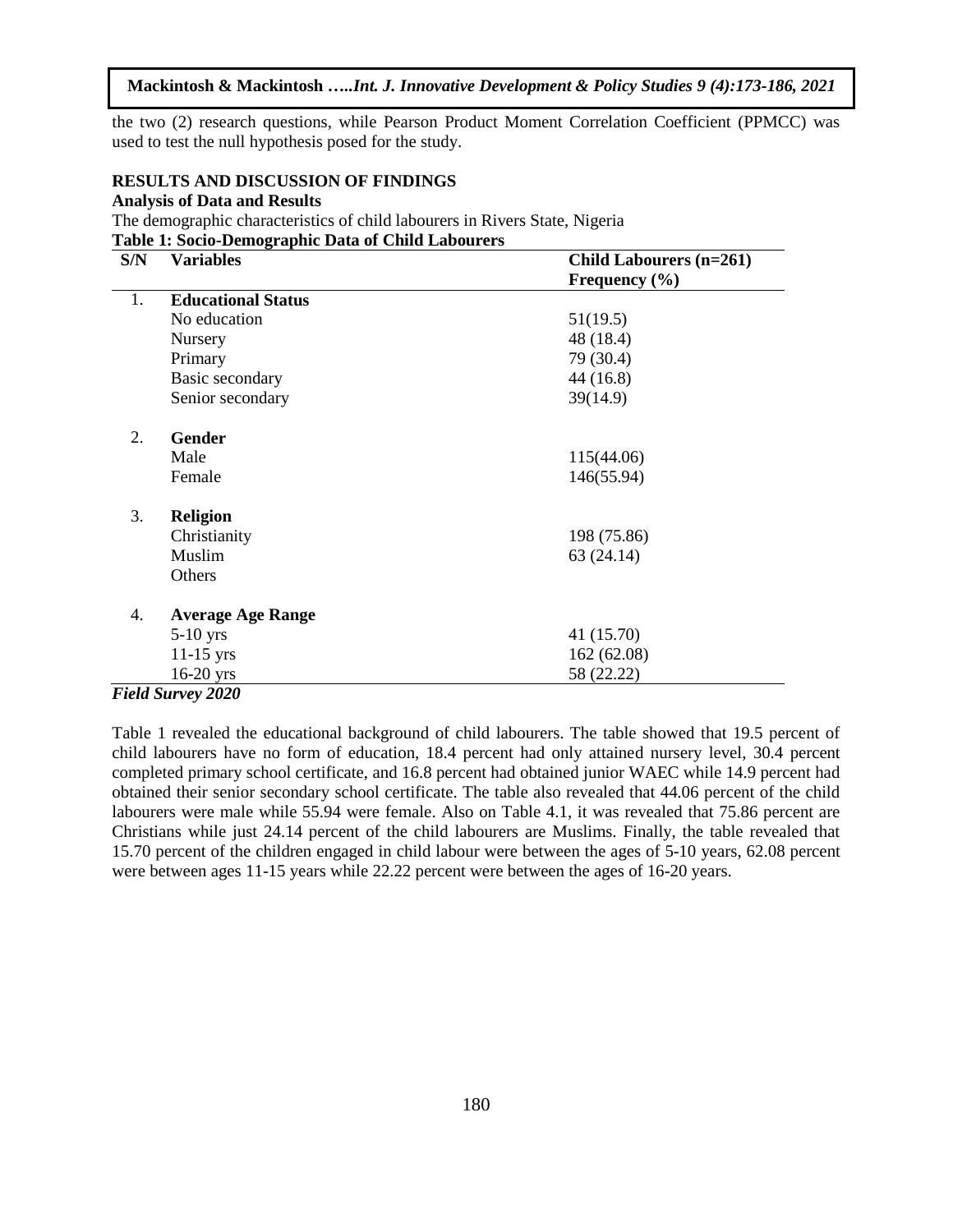**Research Question 1:** *How effective are the government policies in eradicating child labour for sustainable development in Rivers State Nigeria?*

**Table 2: Mean Responses on Effective of Government Policies on Child Labour Eradication for Sustainable Development in Rivers State**

|     |                                                                                                                     | <b>Policy Makers (n=96)</b> |                              |                  |
|-----|---------------------------------------------------------------------------------------------------------------------|-----------------------------|------------------------------|------------------|
| S/N | <b>Statements</b>                                                                                                   |                             | <b>Decision</b><br><b>SD</b> |                  |
| 1.  | Education for All (EFA) ensured every Nigerian child stays off the<br>street                                        | 4.19                        | 0.65                         | Agreed           |
| 2.  | Government scholarship scheme encourages children's schooling                                                       | 4.32                        | 0.59                         | Agreed           |
| 3.  | NACCRAN advocacy campaigns on child's welfare contributed to the<br>decrease in number of working children          | 4.14                        | 0.81                         | Agreed           |
| 4.  | Adult Literacy Programmes inculcate skills to enable parents generate<br>means of livelihood for children wellbeing | 4.24                        | 0.87                         | Agreed           |
| 5.  | Provision of free school meals for children has reduced high rate of                                                |                             |                              |                  |
| 6.  | hawking among children<br>Government compulsory education policy declined worst forms of                            | 4.18                        | 0.82                         | Agreed           |
|     | labour among children                                                                                               | 4.10                        | 0.56                         | Agreed           |
| 7.  | Government social auditing in industries and factories contributes in                                               |                             |                              |                  |
|     | the check of working children                                                                                       | 3.91                        | 0.81                         | Agreed           |
| 8.  | Free education policy improved the standard of living among children<br>thus reduced child abuse                    | 4.16                        | 0.70                         | Agreed           |
| 9.  | Poverty elevation programs takes children off the streets for proper<br>upbringing in school                        | 3.79                        | 0.92                         | Agreed           |
| 10. | Policy advocacy on protection of children influenced behavioral                                                     |                             |                              |                  |
| 11. | changes among parents<br>Promotion of girl-child education project improved the number of                           | 4.33<br>4.15                | 0.73<br>0.93                 | Agreed<br>Agreed |
|     | female children in Nigeria schools                                                                                  |                             |                              |                  |
| 12. | Government involvement in regulating child hawking has been able to<br>reduce street violence among children        | 3.80                        | 0.62                         | Agreed           |
| 13. | Provision of fees, textbooks and uniforms by government enhanced<br>attendance of primary school age children       | 3.75                        | 0.72                         | Agreed           |
| 14. | United Nation Convention on the Rights of the Child has been able to<br>protect children from work that is harmful  | 3.76                        | 0.88                         | Agreed           |
| 15. | Conventions for Rights of the Child reduced child trafficking                                                       | 3.88                        | 0.97                         | Agreed           |
| 16. | Government provisions of sustainable work opportunities among<br>adults reduced street violence                     | 4.05                        | 0.91                         | Agreed           |
| 17. | Establishment of universal schooling for children terminates child<br>prostitution                                  | 3.50                        | 0.70                         | Agreed           |
| 18. | Emergency agencies' intervention to crisis affected populations<br>addressed child labour                           | 4.21                        | 0.92                         | Agreed           |
|     | <b>Grand Mean</b><br>Source: Field work 2020                                                                        | 4.38                        | 0.80                         | <b>Agreed</b>    |

Table 2 showed the mean and standard deviation of policy makers on how effective government policies are on child labour eradication for sustainable development in Rivers State Nigeria. Based on the responses derived, a grand mean of 4.38 was derived from policy makers which is greater than the criterion mean of 4.0. Hence it can be summarized that based on the responses derived from the respondents, government policies for eradicating child labour in Rivers State has been effective. Findings for each of the items showed that the respondents agreed that Education for All (EFA) ensured every Nigerian child stays of the street (4.19), government scholarship scheme encourages children's schooling (4.32), NACCRAN advocacy campaigns on child's welfare contributed to the decrease in number of working children (4.14), adult literacy programmes inculcate skills to enable parents generate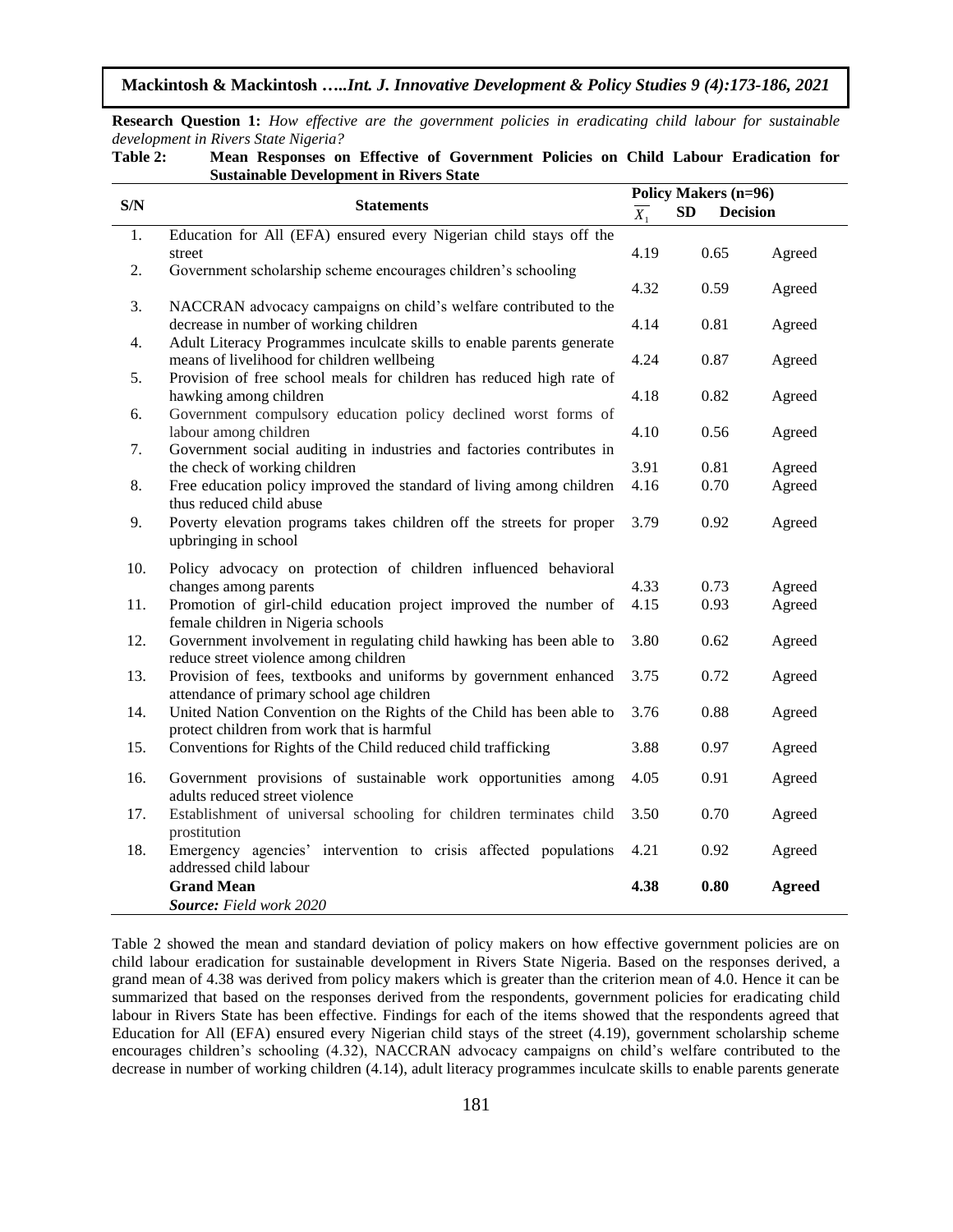means of livelihood for children wellbeing (4.24), provision of free school meals for children has reduced high rate of hawking among children (4.18), government compulsory education policy declined worst forms of labour among children (4.10), government social auditing in industries and factories contributes in the check of working children (3.91), free education policy improved the standard of living among children thus reduced child abuse (4.16), poverty elevation programs takes children off the streets for proper upbringing in school (3.79), policy advocacy on protection of children influenced behavioral changes among parents (4.33), government involvement in regulating child hawking has been able to reduce street violence among children (3.80), provision of fees, textbooks and uniforms by government enhanced attendance of primary school age children (3.75), United Nation convention on the rights of the child has been able to protect children from work that is harmful (3.76) among others are the various means government policies on child labour eradication for sustainable development have been effective in Rivers State, Nigeria.

**Research Question 2:** *What are the challenges of child labour eradication for sustainable development in Rivers State Nigeria?*

|     | Development                                                                                                            |              |                             |               |  |  |
|-----|------------------------------------------------------------------------------------------------------------------------|--------------|-----------------------------|---------------|--|--|
|     | <b>Statements</b>                                                                                                      |              | <b>Policy Makers (n=96)</b> |               |  |  |
| S/N |                                                                                                                        |              | <b>SD</b><br><b>Remark</b>  |               |  |  |
| 1.  | Most rural families encourage child labour as a means of<br>survival                                                   | 4.01         | 0.76                        | Agreed        |  |  |
| 2.  | Increase in the rate of unemployment among parents                                                                     | 4.42         | 0.65                        | Agreed        |  |  |
| 3.  | Weak operation of agencies against child Trafficking                                                                   | 4.10         | 0.88                        | Agreed        |  |  |
| 4.  | Poor funding of National Agency for the Prohibition of<br>Trafficking in Persons affects the reduction of force labour | 3.12         | 0.87                        | Agreed        |  |  |
| 5.  | Inaccurate data on child labour rate limit proper evaluation                                                           |              |                             |               |  |  |
|     | reduction level                                                                                                        | 3.48         | 0.82                        | Agreed        |  |  |
| 6.  | Corrupt practices among heads of agencies on child labour<br>eradication                                               | 4.20         | 0.66                        | Agreed        |  |  |
| 7.  | Lack of political will to implement stipulated laws for child                                                          |              |                             |               |  |  |
|     | labour reduction                                                                                                       | 4.24<br>4.36 | 0.81                        | Agreed        |  |  |
| 8.  | Lack of active and sustain referral mechanism                                                                          |              | 0.70                        | Agreed        |  |  |
| 9.  | Household poverty prevent educational opportunity for<br>children                                                      | 3.41         | 0.72                        | Agreed        |  |  |
| 10. | Religious belief among families that a child must work                                                                 | 3.13         | 1.00                        | Agreed        |  |  |
| 11. | Cultural practices of most rural areas motivates under age<br>children to engage in labour                             | 3.95         | 0.59                        | Agreed        |  |  |
| 12. | Lack of enforcement of labour restriction policies impedes<br>the success of child labour eradication                  | 3.80         | 0.62                        | Agreed        |  |  |
| 13. | Small-scale farming as an only source family livelihood<br>pushes children to labour                                   | 4.15         | 0.52                        | Agreed        |  |  |
|     | <b>Grand Mean</b><br><b>Source:</b> Field work 2020                                                                    | 3.27         | 0.80                        | <b>Agreed</b> |  |  |

**Table 3: Mean Responses on Challenges of Child Labour Eradication for Sustainable Development** 

Table 3 showed the mean and standard deviation of policy makers on challenges of child labour eradication for sustainable development in Rivers State Nigeria. Based on the responses derived, a grand mean of 3.27 derived from policy makers which is lower than the criterion mean of 4.0. Findings for each of the items showed that the respondents agreed that most rural families encourage child labour as a means of survival (4.01), increase in the rate of unemployment among parents (4.41), weak operation of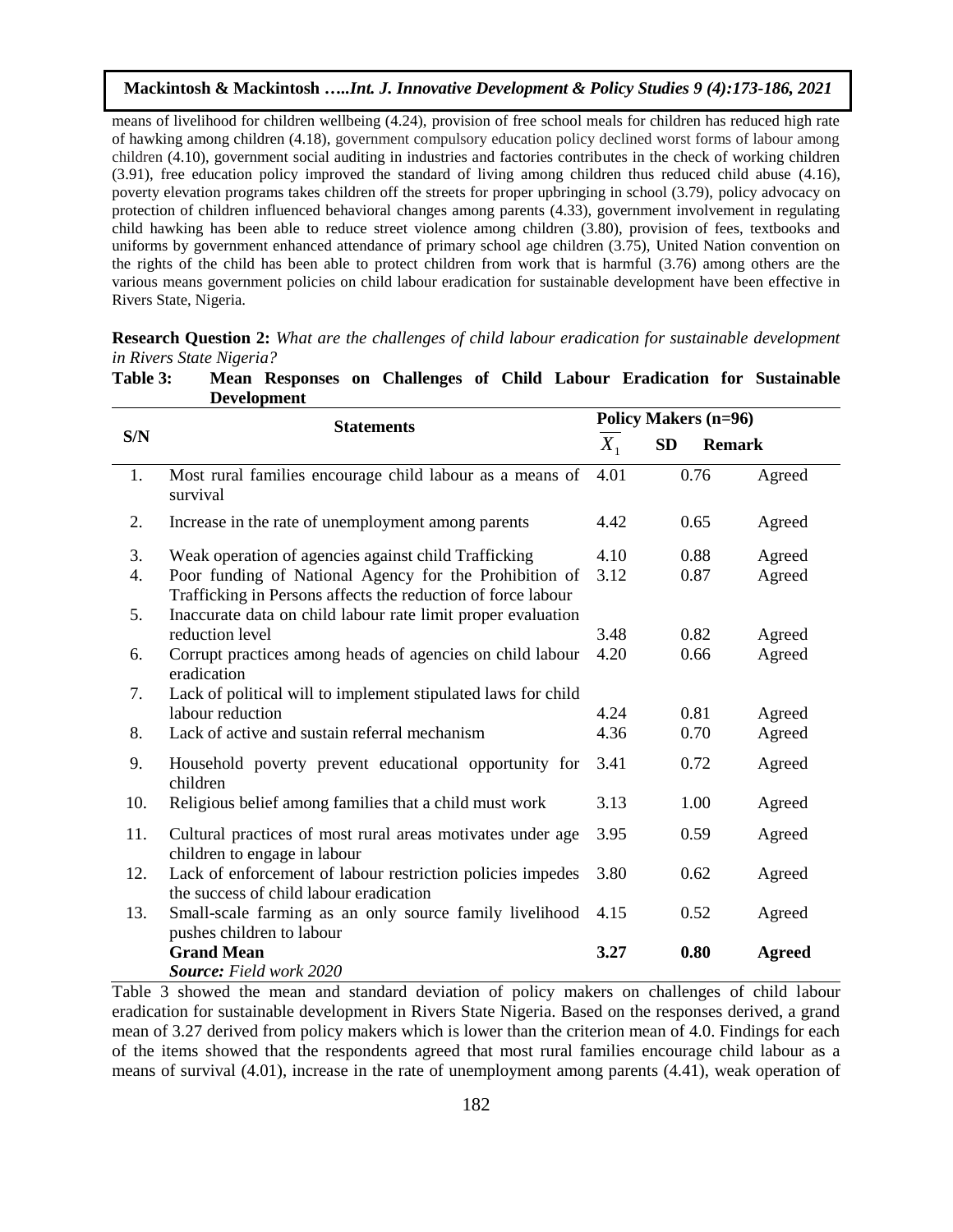agencies against child trafficking (4.10), inaccurate data on child labour rate limit proper evaluation reduction level (3.48), corrupt practices among heads of agencies on child labour eradication (4.20), lack of political will to implement stipulated laws for child labour reduction (4.24), household poverty prevent educational opportunity for children (3.41), religious belief among families that a child must work (3.13), cultural practices of most rural areas motivates under age children to engage in labour (3.95), lack of enforcement of labour restriction policies impedes the success of child labor eradication (3.80) and smallscale farming as an only source family livelihood pushes children to labour (4.15) are challenges of child labour eradication for sustainable development in Rivers State, Nigeria. Table 4.3 revealed that the standard deviation scores of each item (1-21 respectively) are low. Hence the values of the respondents' score are close to the means of the dataset.

### **Test of Hypotheses**

Hypothesis 1: There is no significant relationship between government policies on child labour eradication and Sustainable development in Rivers State, Nigeria

# **Table 4: Relationship between Government Policies on Child Labour Eradication and Sustainable Development**

|                          |                            | <b>Correlations</b><br><b>Policies on Child</b><br>Labour | <b>Sustainable</b><br><b>Development</b> | <b>Decision</b> |
|--------------------------|----------------------------|-----------------------------------------------------------|------------------------------------------|-----------------|
|                          | <b>Pearson Correlation</b> |                                                           | .309                                     | Rejected        |
| <b>Policies on Child</b> | Sig. (2-tailed)            |                                                           | .009                                     |                 |
| Labour                   | N                          | 380                                                       | 380                                      |                 |
| <b>Sustainable</b>       | <b>Pearson Correlation</b> | .309                                                      |                                          |                 |
| <b>Development</b>       | $Sig. (2-tailed)$          | .009                                                      |                                          |                 |
|                          | N                          | 380                                                       | 380                                      |                 |

# **\*S= Significant p<0.05**

The result from SPSS analysis, shows the relationship between government policies on child labour eradication and Sustainable development in Rivers State, Nigeria. Pearson correlation coefficient demonstrates a weak positive relationship between the two variables r=.309, indicating that there exists a weak positive relationship between government policies on child labour eradication and Sustainable development in Rivers State, Nigeria. Furthermore, the null hypothesis which states that there is no significant relationship between government policies on child labour eradication and Sustainable development in Rivers State, Nigeria was rejected and the alternate hypothesis upheld  $[(P = .009) p < 0.05]$ . **Hypothesis 2:** There is no significant relationship between effective implementation of government policies on child labour eradication and Sustainable development in Rivers State, Nigeria.

**Table 5: Relationship between Effective Implementation of Government Policies on Child Labour Eradication and Sustainable Development**

|                    |                            | <b>Correlations</b><br><b>Effective</b>     | <b>Decision</b>                          |          |
|--------------------|----------------------------|---------------------------------------------|------------------------------------------|----------|
|                    |                            | <b>Implementation of</b><br><b>Policies</b> | <b>Sustainable</b><br><b>Development</b> |          |
| <b>Effective</b>   | <b>Pearson Correlation</b> |                                             | .402                                     | Rejected |
| Implementation     | $Sig. (2-tailed)$          |                                             | .006                                     |          |
| of Policies        | N                          | 380                                         | 380                                      |          |
| <b>Sustainable</b> | Pearson Correlation        | .402                                        |                                          |          |
| <b>Development</b> | $Sig. (2-tailed)$          | .006                                        |                                          |          |
|                    | N                          | 380                                         | 380                                      |          |

**\*S= Significant p<0.05**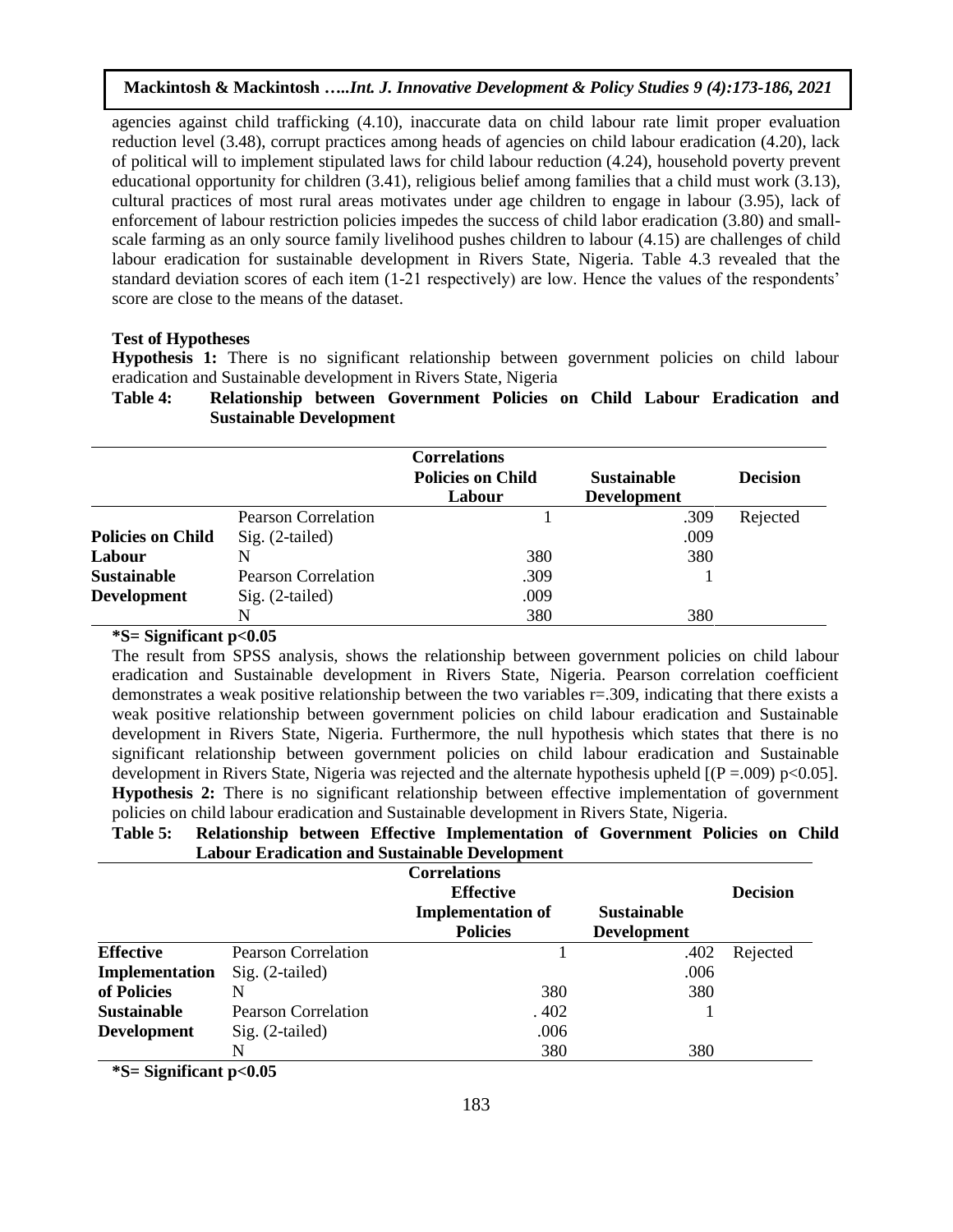The result from table 4.6, shows the relationship between effective implementation of government policies on child labour eradication and Sustainable development in Rivers State, Nigeria. Pearson correlation coefficient demonstrates a moderate relationship between the two variables  $r=0.402$ , indicating that there exists a moderate positive relationship between effective implementation of government policies on child labour eradication and Sustainable development in Rivers State, Nigeria. Furthermore, the null hypothesis which states that there is no significant relationship between effective implementation of government policies on child labour eradication and Sustainable development in Rivers State, Nigeria was rejected and the alternate hypothesis upheld  $[(P = .006) \text{ p} < 0.05]$ .

# **DISCUSSION OF FINDINGS**

Data in Table 2 revealed the effectiveness of government policies on child labour eradication. The study found out that the policy on education for all children ensured every Nigerian child stays of the street, government scholarship scheme encourages children's schooling, advocacy campaigns on child's welfare contributed to the decrease in number of working children and the implementation of, adult literacy programmes inculcate skills to enable parents generate means of livelihood for their children's wellbeing. The finding is in corroboration with Nwokoro (2011) who stated that to scholarship scheme for children, free school meals and schools' infrastructural development ensured many children stay off the streets, violence and protects children from series of abuse. The study also revealed that the provision of free school meals for children has reduced the rate of hawking among children, policy on compulsory education has declined the worst forms of labour among children and the implementation of social auditing in industries and factories has contributed in the check of working children.

Table 3 found out that through the implementation of education for all (EFA) good numbers of children are off the street. This is also followed by the scholarship schemes which the study also revealed encourages children's schooling. The finding is in agreement with Ana et al, (2005) who stated that the elimination of child labour through compulsory free education for young children has surprisingly boosted the economy Nigeria. The study also found out that children benefit from NACCRAN advocacy campaigns as it contributed to the decrease in number of working children. The study also revealed that adult literacy programmes inculcate skills that enables parents generate means of livelihood for children wellbeing and education. The finding is in conformity with Nielsen and Dubey (2002) who posited that the elimination of child labour has progressively removed young children from full-time work resulting to a corresponding increase in their educational attainment. The data gathered in this table also revealed that provision of free school meals has reduced high rate of hawking among children, government social auditing in industries and factories contributes in the control of working children and improved the living standard among children thus reducing child abuse. The finding is in agreement with Ana et al, (2005) who carried out a study and emphasized that the eradication of child labour benefits every such as the enhancement of opportunity for personal development and social inclusion.

### **CONCLUSION**

Based on the findings, the study concluded that child labour has eaten so deeply in Rivers State. This issue has great effect on the social, economic and personal development of children and the society. It impedes the growth of young children. Classrooms are becoming empty on every session as children constantly drop from school due to poverty and unemployment rate among parents. However, the solution to a global trouble of such is not farfetched; the possibility of putting the activities of child labour under control can only be achieved if functional laws and policies like free education for all, child partnerships programmes, policy on child's welfare, promotion of small and medium enterprise for rural and poor families and initiating effective adult literacy for skill development among others are put in place and enforced for this course.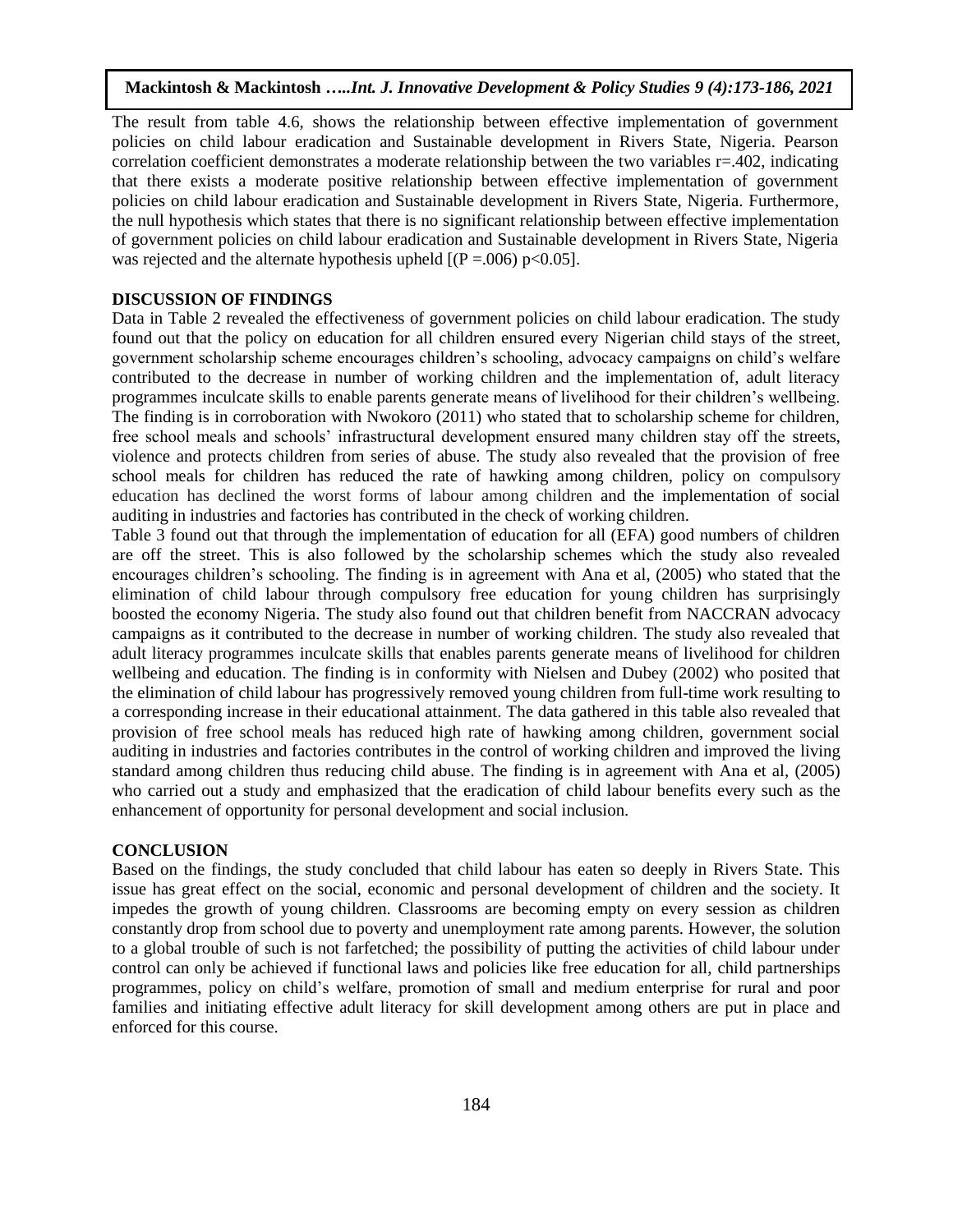# **RECOMMENDATIONS**

Based on the findings of this study and conclusion made, the study hence recommend that:

- 1. Government should endeavor to build International Organization Partnerships that is dedicated to improving the lives of children. This will help control the activities of children on the street.
- 2. Establishing and implementing a strong advocacy campaign using the child right organization. This will create awareness on the consequences of child labour among families.
- 3. Rural communities and parents should be involved in their children's school activities. This will ensure the protection of all children against sexual violence at school and reforming the curriculum to improve the relevance of education hence giving every child reasons to stay in school.
- 4. The free feeding programme for primary school children should be heavily implemented around all schools in Rivers State. This will go a long way in pulling children begging on the streets.

### **REFERENCES**

- Ajayi, O.A. (2016). Practices of Child Labour among Parents in Ekiti State, Nig: *Journals of Education and practice*, 4(11).
- Ali M.A, Orokpo O.F.E & Paul S.O (2012). Public Policies/Programmes and National development in Nigeria. *Journal of Management and Corporate Governance, 4(3)* 231-243
- Ana L.K, Peter D & Alexandre N.A (2005). Costs and benefits of eliminating child labour in Brazil. *Journal of Economic Aplicada, 9(3),* 123-139.
- Awosusi, R.B. & Adebo, M.A. (2012). Accidental Injuries among Juvenile Hawkers: Clogin the Wheel of Sustainable Socio-Economic Development of a Nation", Asian Journal of Humanities and Social Sciences, 2(2).
- Blume, R. (2008). Economy is Responsible for Child Street Hawking-Street Hawker", Daily Times, May 10, htpps://dailytimes.ng/headlines/economy-is-responsible-for-child-street-hawking-streethawker/ retrieved 1/2/2017.
- Brown, G., Deardoff, K., & Stern, A. (2001). Child labour and educational disadvantage: Breaking the link, building opportunity. London: The Office of the UN Special Envoy for Global Education. [http://www.ungei.org/child\\_labor\\_and\\_education\\_US.pdf](http://www.ungei.org/child_labor_and_education_US.pdf)
- Doftori, M. R. (2004). Education and Child Labour in Developing Countries: A study on the Role of Non Government organizations in Bangladesh and Nepal. Helsinki: Helsinki University Press. **Grootaert**
- Egonmwan, M. (2001) Fertility, Literacy and the Institution of Child Labour: Mimeo University & British Columbia
- Ejiasa, V. (2012). Towards a deeper understanding of parenting on farms: A qualitative study, PLOS ONE, 13(6), 198-796, http://dx.doi.org/10.1371/journal.pone. [0198796](http://dx.doi.org/10.1371/journal.pone.0198796)
- Ekpenyong, S. N., & Sibiri, A. E. (2011). Street trading and child labour in Yenegoa. *International Journal of Scientific Research in Education, 4(1), 36-46*
- Genicot, G. (2000). Child Bonded Labour, (http://www9.georgetown.edu/faculty/ [\(gg58/CBL.pdf\)](http://www9.georgetown.edu/faculty/gg58/CBL.pdf).
- Healthy, D. (2012). The United Nations Convention on the Rights of the Child", Adopted by 44(45) of the General Assembly of the United Nations, 20 November 1989.
- International Labour Office (2005). Investing in every child, an economic study of the costs and benefits of eliminating child labour. Geneva: ILO.
- International Labour Organization (2008). A Global Alliance against Forced Labour for estimates of annual profits from human trafficking and forced labour by region
- International Labour Organization. (2012). Global Estimates of Child Labour: Results and Trends, 2012- 2016, International Labour Office (ILO) / Alliance 8.7, Geneva.
- Jahiti, S. (2012), Food for education and funds for education quality: Policy options to reduce child labour, Discussion Paper No. 00-03, Department of Economics, University of Wales, Swansea.